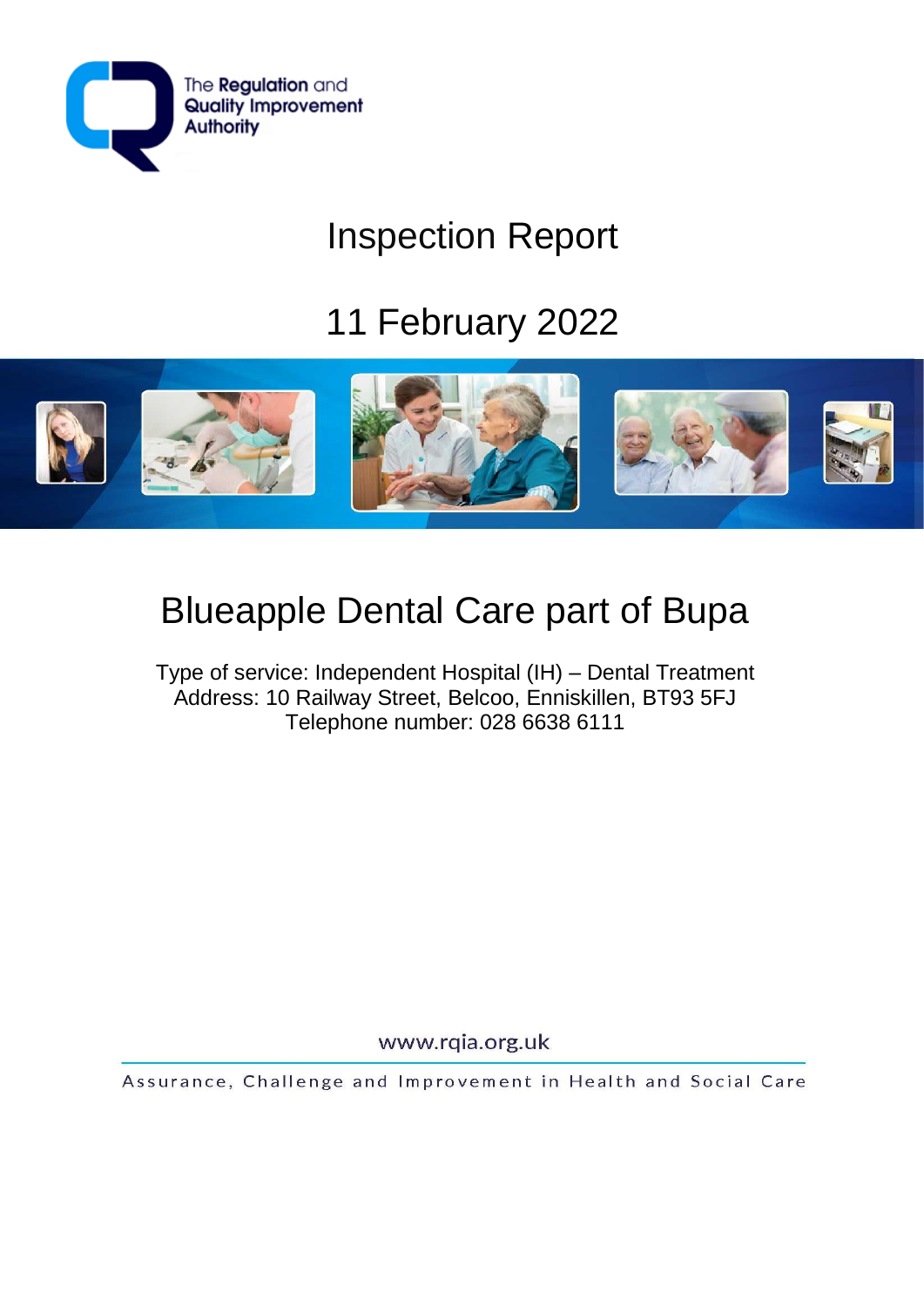Information on legislation and standards underpinning inspections can be found on our website [https://www.rqia.org.uk/,](https://www.rqia.org.uk/) [The Independent Health Care Regulations \(Northern](https://www.legislation.gov.uk/nisr/2005/174/pdfs/nisr_20050174_en.pdf)  [Ireland\) 2005](https://www.legislation.gov.uk/nisr/2005/174/pdfs/nisr_20050174_en.pdf) and the [Minimum Standards for Dental Care and Treatment \(March 2011\)](https://www.legislation.gov.uk/nisr/2005/174/pdfs/nisr_20050174_en.pdf)

## **1.0 Service information**

| <b>Organisation/Registered Provider:</b>         | <b>Registered Manager:</b>          |
|--------------------------------------------------|-------------------------------------|
| <b>Blueapple Dental And Implant Team Limited</b> | Ms Briony Watling                   |
| <b>Responsible Individual:</b>                   | Date registered:                    |
| Ms Zara Doyle                                    | <b>Registration pending</b>         |
| Person in charge at the time of inspection:      | <b>Number of registered places:</b> |
| Ms Briony Watling                                | <b>Three</b>                        |

#### **Categories of care:**

Independent Hospital (IH) – Dental Treatment

#### **Brief description of how the service operates:**

Blueapple Dental Care part of Bupa is registered with the Regulation and Quality Improvement Authority (RQIA) as an independent hospital (IH) with a dental treatment category of care. The practice has three registered dental surgeries and provides general dental services, private and health service treatment and does not offer conscious sedation.

Bupa Dental Care Limited is the parent company of Oasis Dental Care (Central) Ltd and is the registered organisation for 19 dental practices registered with RQIA. Ms Zara Doyle is the responsible individual for Bupa Dental Care Limited.

## **2.0 Inspection summary**

This was an announced inspection, undertaken by a care inspector on 11 February 2022 from 8.35 am to 10.00 am.

It focused on the themes for the 2021/22 inspection year and assessed progress with any areas for improvement identified during or since the last care inspection.

There was evidence of good practice in relation to the recruitment and selection of staff; staff training; management of medical emergencies; infection prevention and control; decontamination of reusable dental instruments; the practice's adherence to best practice guidance in relation to COVID-19; radiology and radiation safety; management of complaints; and governance arrangements.

No immediate concerns were identified regarding the delivery of front line patient care.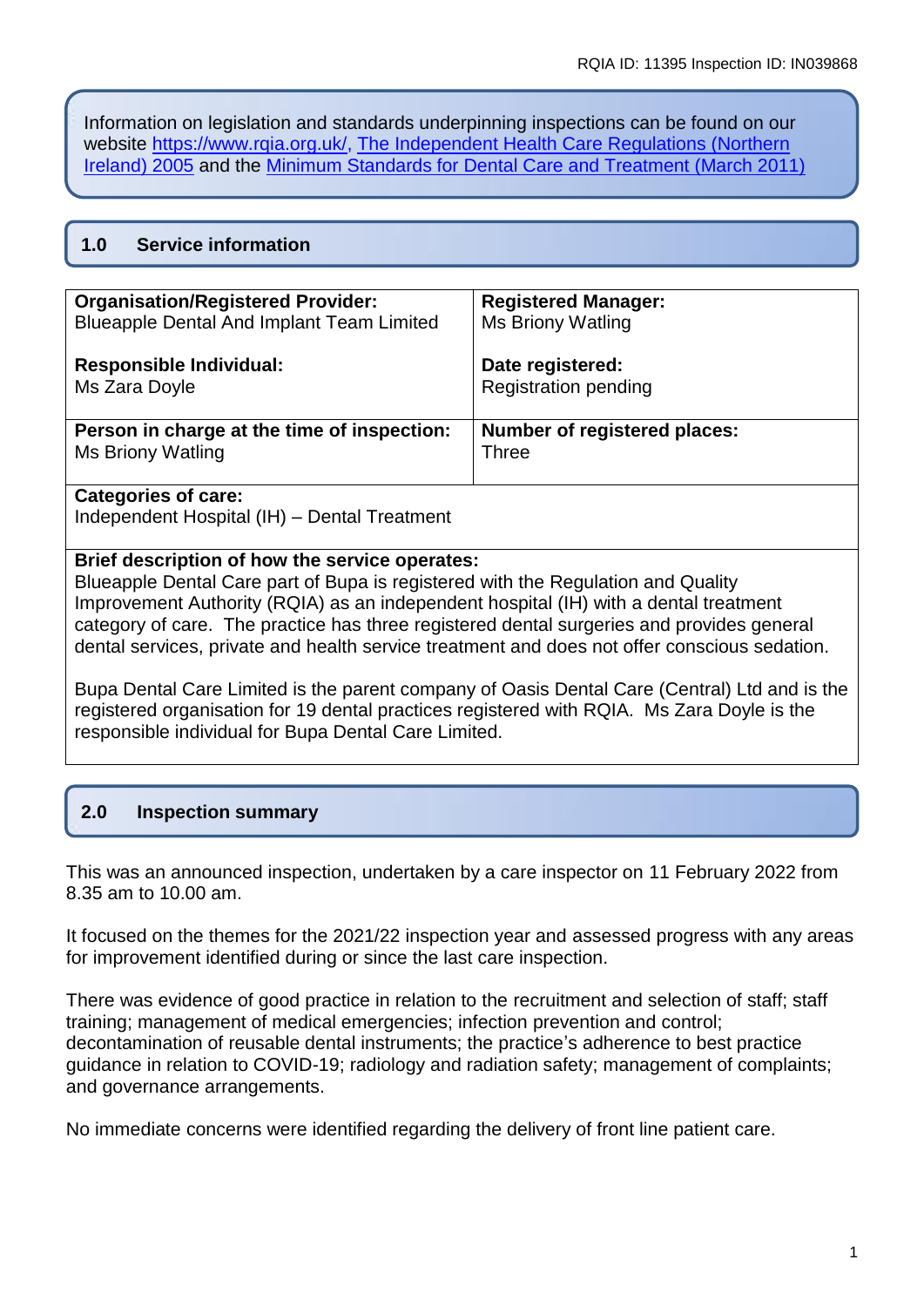#### **3.0 How we inspect**

RQIA is required to inspect registered services in accordance with legislation. To do this, we gather and review the information we hold about the service, examine a variety of relevant records, meet and talk with staff and management and observe practices on the day of the inspection.

The information obtained is then considered before a determination is made on whether the practice is operating in accordance with the relevant legislation and minimum standards. Examples of good practice are acknowledged and any areas for improvement are discussed with the person in charge and detailed in the Quality Improvement Plan (QIP).

#### **4.0 What people told us about the practice?**

We issued posters to the practice prior to the inspection inviting patients and staff to complete an electronic questionnaire.

No completed staff or patient questionnaires were submitted prior to the inspection.

| 5.0 | The inspection |
|-----|----------------|
|     |                |

#### **5.1 What has this practice done to meet any areas for improvement identified at or since last inspection?**

The last inspection to Blueapple Dental Care part of Bupa was undertaken on 18 December 2020; no areas for improvement were identified.

## **5.2 Inspection findings**

#### **5.2.1 Does the practice's recruitment and selection procedures comply with all relevant legislation?**

There were robust recruitment and selection policies and procedures, that adhered to legislative and best practice that ensured suitably skilled and qualified staff work in the practice.

Bupa Dental Care have a corporate human resources (HR) shared services department. The corporate HR department supports registered managers during the recruitment process. The HR department are responsible for developing job descriptions, induction templates and employment contracts bespoke to roles and responsibilities; and issuing reference requests. The registered managers are responsible for ensuring all recruitment records have been sought and uploaded to the electronic HR system. Discussion with the practice manager confirmed that she had a clear understanding of the legislation and best practice guidance.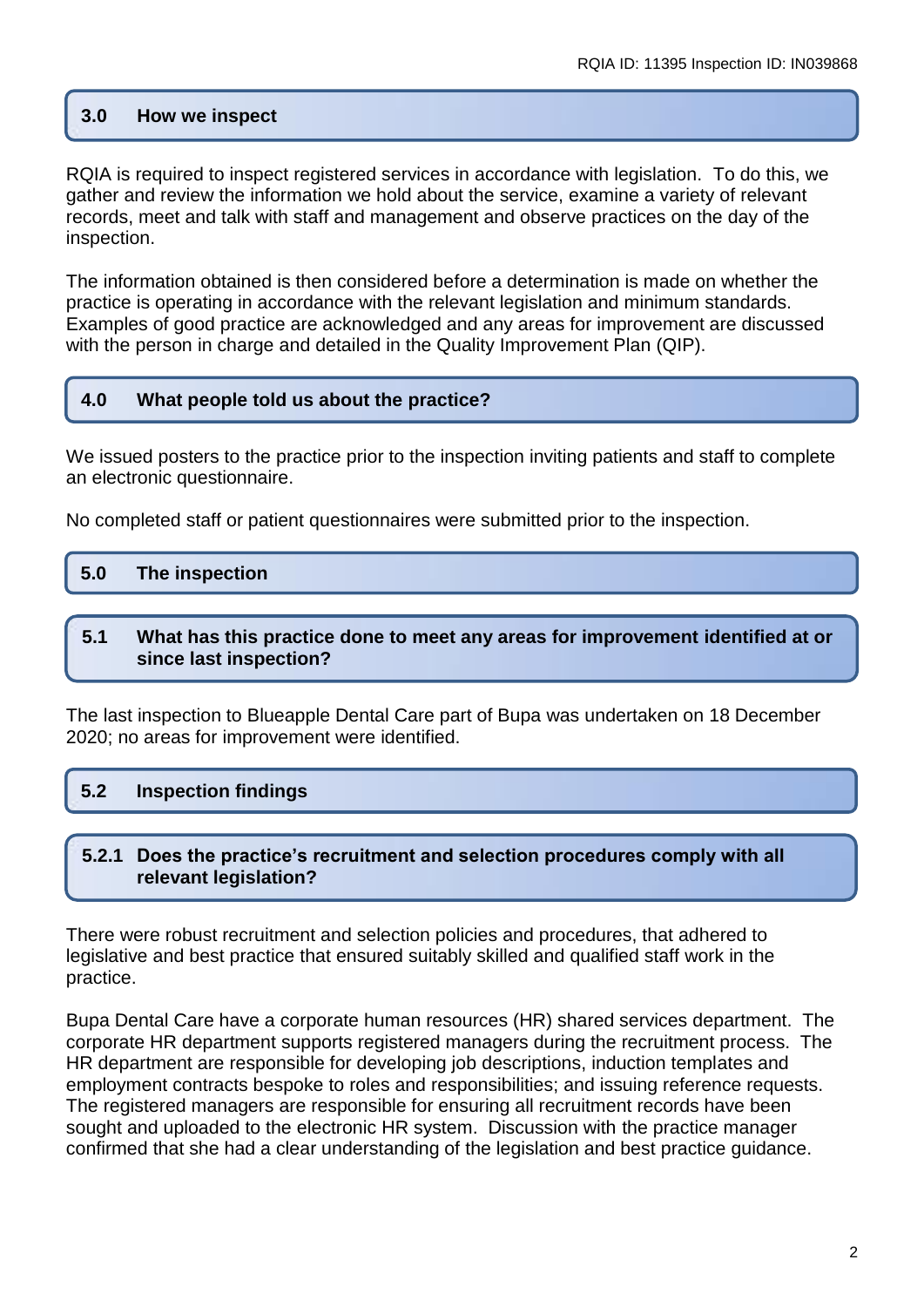Two staff personnel files reviewed evidenced that relevant recruitment records had been sought; reviewed and stored as required.

There was evidence of job descriptions and induction checklists for the different staff roles. A review of records confirmed that if a professional qualification is a requirement of the post, a registration check is made with the appropriate professional regulatory body.

Discussion with members of the dental team confirmed they have been provided with a job description, contract of employment/agreement and received induction training when they commenced work in the practice.

Dental practices are required to maintain a staff register. A review of this register confirmed that it was kept up to date and included all required information.

The recruitment of the dental team complies with the legislation and best practice guidance.

## **5.2.2 Are the dental team appropriately trained to fulfil the duties of their role?**

The dental team takes part in ongoing training to update their knowledge and skills, relevant to their role.

Policies and procedures are in place that outlines training to be undertaken, in line with any professional requirements, and the [training guidance](https://www.rqia.org.uk/RQIA/files/7d/7d23bae2-9a0d-4287-bf56-10acef517f00.pdf) provided by RQIA.

Induction programmes relevant to roles and responsibilities had been completed when new staff joined the practice.

A record is kept of all training (including induction) and professional development activities undertaken by staff, which is overseen by the practice manager, to ensure that the dental team are suitably skilled and qualified.

The care and treatment of patients is being provided by a dental team that is appropriately trained to carry out their duties.

## **5.2.3 Is the practice fully equipped and are the dental team trained to manage medical emergencies?**

The British National Formulary (BNF) and the Resuscitation Council (UK) specify the emergency medicines and medical emergency equipment that must be available to safely and effectively manage a medical emergency.

There was a medical emergency policy and procedure in place and a review of this evidenced that it was comprehensive, reflected legislation and best practice guidance. Protocols were available to guide the dental team on how to manage recognised medical emergencies.

Robust systems were in place to ensure that emergency medicines and equipment do not exceed their expiry date and are immediately available.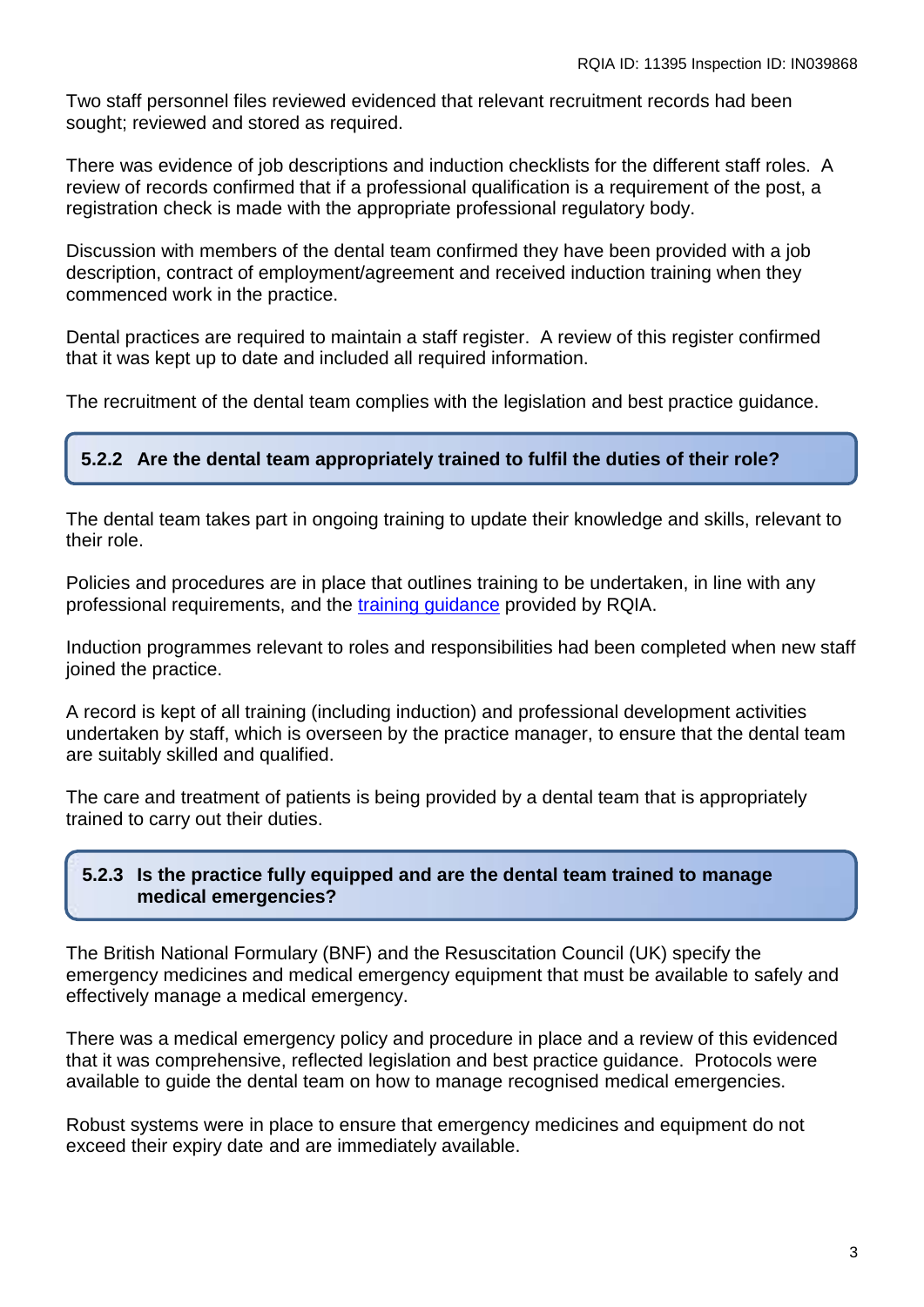Managing medical emergencies is included in the dental team induction programme and training is updated annually. The records reviewed verified that the staff last completed medical emergency refresher training during January 2022.

Members of the dental team were able to describe the actions they would take, in the event of a medical emergency, and were familiar with the location of medical emergency medicines and equipment.

Sufficient emergency medicines and equipment were in place and the dental team are trained to manage a medical emergency in compliance with legislative requirements, professional standards and guidelines.

## **5.2.4 Does the dental team provide dental care and treatment using conscious sedation in line with the legislation and guidance?**

Conscious sedation helps reduce anxiety, discomfort, and pain during certain procedures. This is accomplished with medications or medical gases to relax the patient.

The practice manager confirmed that conscious sedation is not offered in Blueapple Dental Care part of Bupa.

## **5.2.5 Does the dental team adhere to infection prevention and control (IPC) best practice guidance?**

The IPC arrangements were reviewed throughout the practice to evidence that the risk of infection transmission to patients, visitors and staff was minimised.

**Inspection findings**

There was an overarching IPC policy and associated procedures in place. Review of these documents demonstrated that they were comprehensive and reflected legislation and best practice guidance in all areas. The practice manager told us there was a nominated lead who had responsibility for IPC and decontamination in the practice. The lead had undertaken IPC and decontamination training in line with their continuing professional development and had retained the necessary training certificates as evidence.

During a tour of the practice, it was observed that clinical and decontamination areas were clean, tidy and uncluttered. All areas of the practice were fully equipped to meet the needs of patients.

The arrangements for personal protective equipment (PPE) were reviewed and it was noted that appropriate PPE was readily available for the dental team in accordance with the treatments provided.

Using the Infection Prevention Society (IPS) audit tool, IPC audits are routinely undertaken by members of the dental team to self-assess compliance with best practice guidance. The purpose of this audit is to assess compliance with key elements of IPC, relevant to dentistry, including the arrangements for environmental cleaning; the use of PPE; hand hygiene practice; and waste and sharps management. This audit also includes the decontamination of reusable dental instruments which is discussed further in the following section of this report.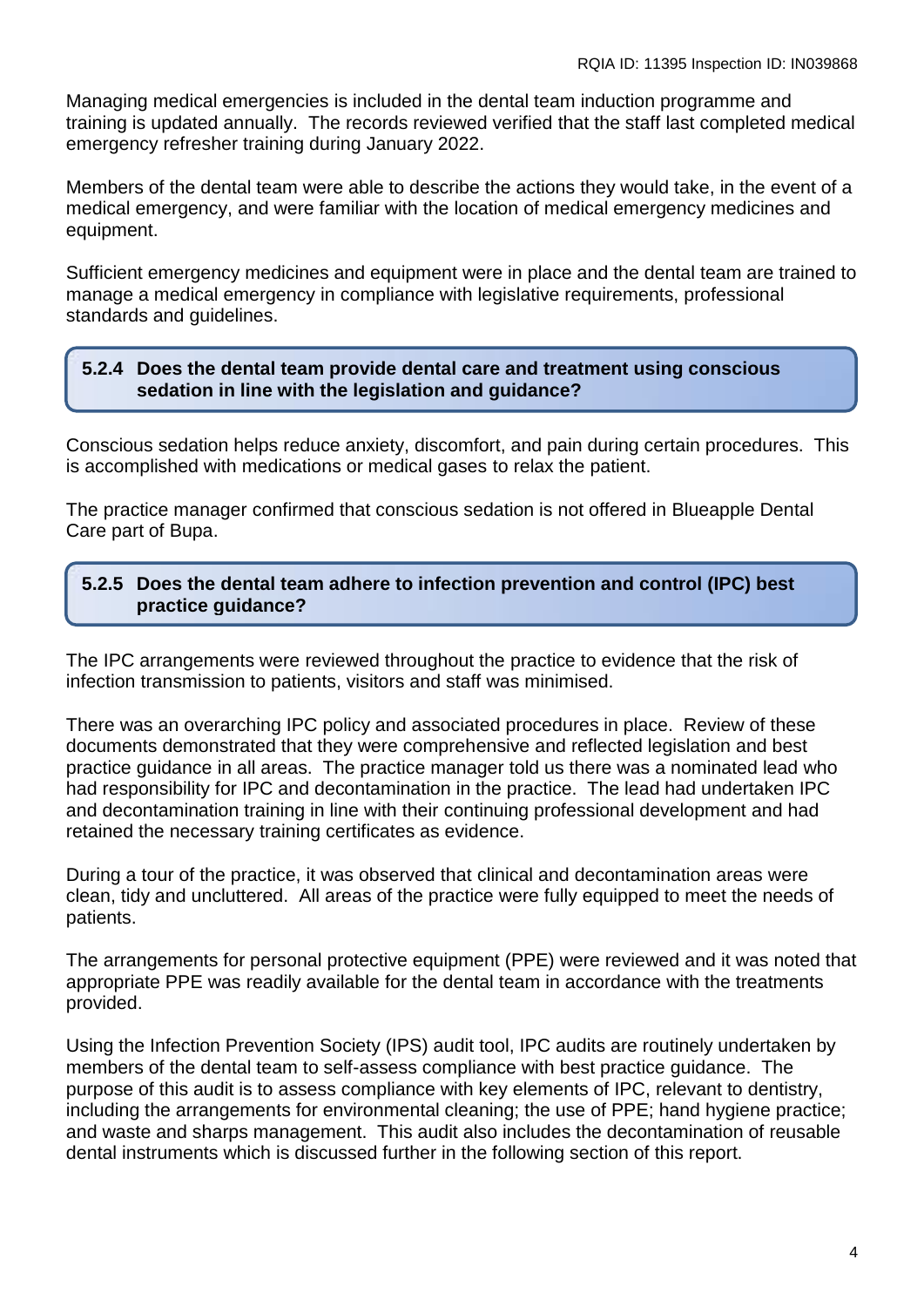A review of these audits evidenced that they were completed on a six monthly basis and, where applicable, an action plan was generated to address any improvements required.

Hepatitis B vaccination is recommended for clinical members of the dental team as it protects them if exposed to this virus. A system was in place to ensure that relevant members of the dental team have received this vaccination. A review of a sample of staff personnel files confirmed that vaccination history is checked during the recruitment process and retained in the staff members' personnel files.

Discussion with members of the dental team confirmed that they had received IPC training relevant to their roles and responsibilities and they demonstrated good knowledge and understanding of these procedures. Review of training records evidenced that the dental team had completed relevant IPC training and had received regular updates.

IPC arrangements evidenced that the dental team adheres to best practice guidance to minimise the risk of infection transmission to patients, visitors and staff.

## **5.2.6 Does the dental team meet current best practice guidance for the decontamination of reusable dental instruments?**

Robust procedures and a dedicated decontamination room must be in place to minimise the risk of infection transmission to patients, visitors and staff in line with [Health Technical](https://www.rqia.org.uk/RQIA/files/3f/3fcafc64-d793-4dc6-bb40-f1152a33297b.pdf)  [Memorandum 01-05: Decontamination in primary care dental practices, \(HTM 01-05\),](https://www.rqia.org.uk/RQIA/files/3f/3fcafc64-d793-4dc6-bb40-f1152a33297b.pdf) published by the Department of Health.

There were a range of policies and procedures in place for the decontamination of reusable dental instruments that were comprehensive and reflected legislation, minimum standards and best practice guidance.

There was a designated decontamination room separate from patient treatment areas and dedicated to the decontamination process. The design and layout of this room complied with best practice guidance and the equipment was sufficient to meet the requirements of the practice. The records showed the equipment for cleaning and sterilising instruments was inspected, validated, maintained and used in line with the manufacturers' guidance. Review of equipment logbooks demonstrated that all required tests to check the efficiency of the machines had been undertaken.

Discussion with members of the dental team confirmed that they had received training on the decontamination of reusable dental instruments in keeping with their role and responsibilities. They demonstrated good knowledge and understanding of the decontamination process and were able to describe the equipment treated as single use and the equipment suitable for decontamination.

Decontamination arrangements demonstrated that the dental team are adhering to current best practice guidance on the decontamination of dental instruments.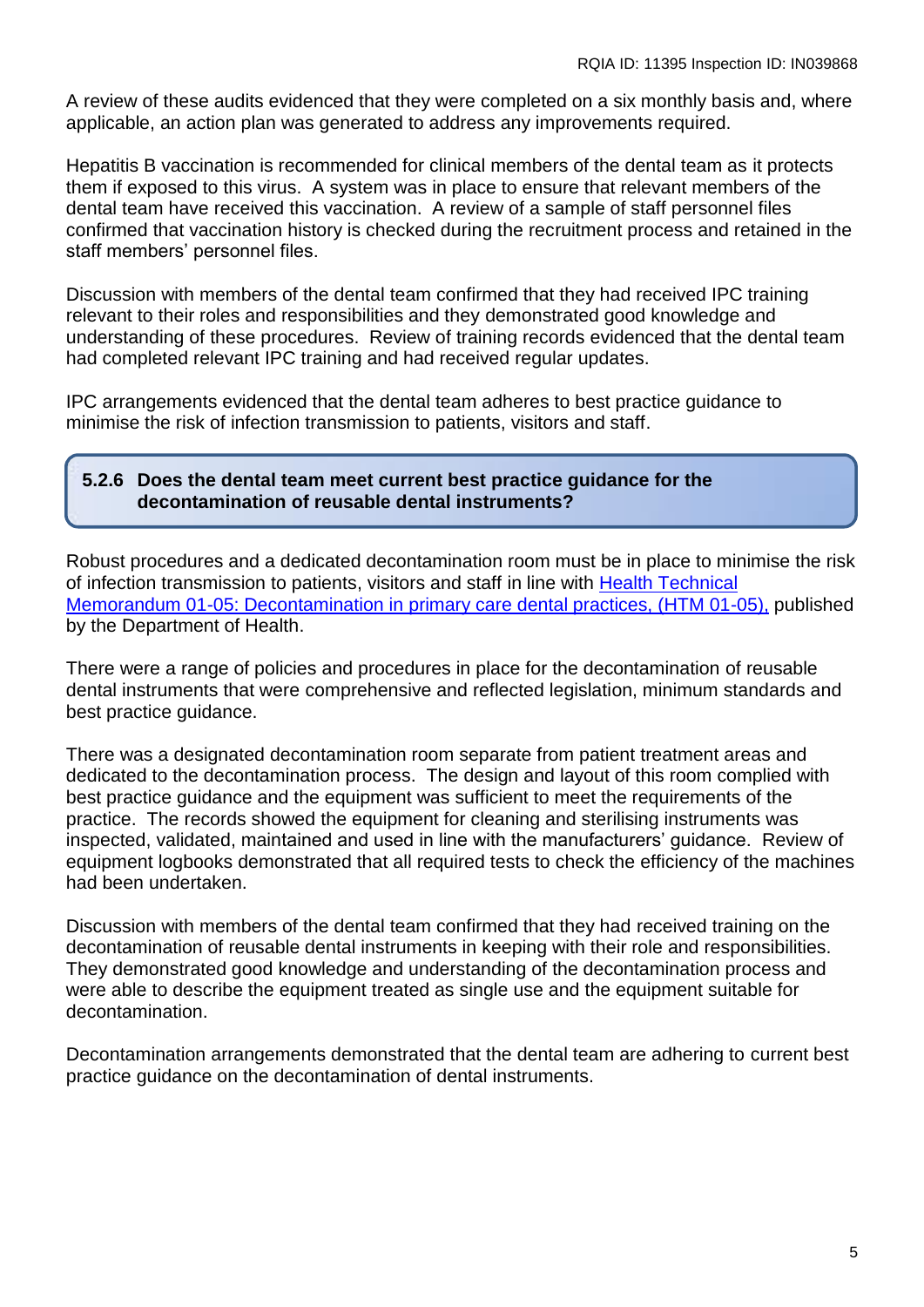## **5.2.7 Are arrangements in place to minimise the risk of COVID-19 transmission?**

The COVID-19 pandemic has presented significant challenges in respect of how dental care and treatment is planned and delivered. To reduce the risk of COVID-19 transmission precautions must remain in place as part of the ongoing response to the pandemic.

There were COVID-19 policies and procedures in place which were reflective of best practice guidance. A review of records evidenced that appropriate risk assessments concerning staffing, clinical treatments and clinical and non-clinical areas had been completed.

The management of operations in response to the pandemic was discussed with members of the dental team. These discussions included the application of the Health and Social Care Board (HSCB) operational guidance and focused on social distancing, training of staff, and enhanced cross-infection control procedures. There is an identified COVID-19 lead and arrangements are in place to ensure the dental team are regularly reviewing COVID-19 advisory information, guidance and alerts.

COVID-19 arrangements evidenced that robust procedures are in place to ensure the practice adheres to best practice guidance and to minimise the risk of COVID-19 transmission.

#### **5.2.8 How does the dental team ensure that appropriate radiographs (x-rays) are taken safely?**

The arrangements concerning radiology and radiation safety were reviewed to ensure that appropriate safeguards were in place to protect patients, visitors and staff from the ionising radiation produced by taking an x-ray.

Dental practices are required to notify and register any equipment producing ionising radiation with the Health and Safety Executive (HSE) (Northern Ireland). A review of records evidenced the practice had registered with the HSE.

The equipment inventory evidenced that the practice has three surgeries, each of which has an intra-oral x-ray machine. A review of documentation evidenced that the x-ray equipment had been serviced and maintained in accordance with manufacturer's instructions.

A copy of the local rules was on display near each x-ray machine and appropriate staff had signed to confirm that they had read and understood these. The dental team demonstrated sound knowledge of radiology and radiation safety including the local rules and associated practice.

A radiation protection advisor (RPA), medical physics expert (MPE) and radiation protection supervisor (RPS) have been appointed in line with legislation. A dedicated radiation protection file containing the relevant local rules, employer's procedures and other additional information was retained. A review of the file confirmed that the RPS had entitled the dental team to undertake specific roles and responsibilities associated with radiology and ensured that these staff had completed appropriate training.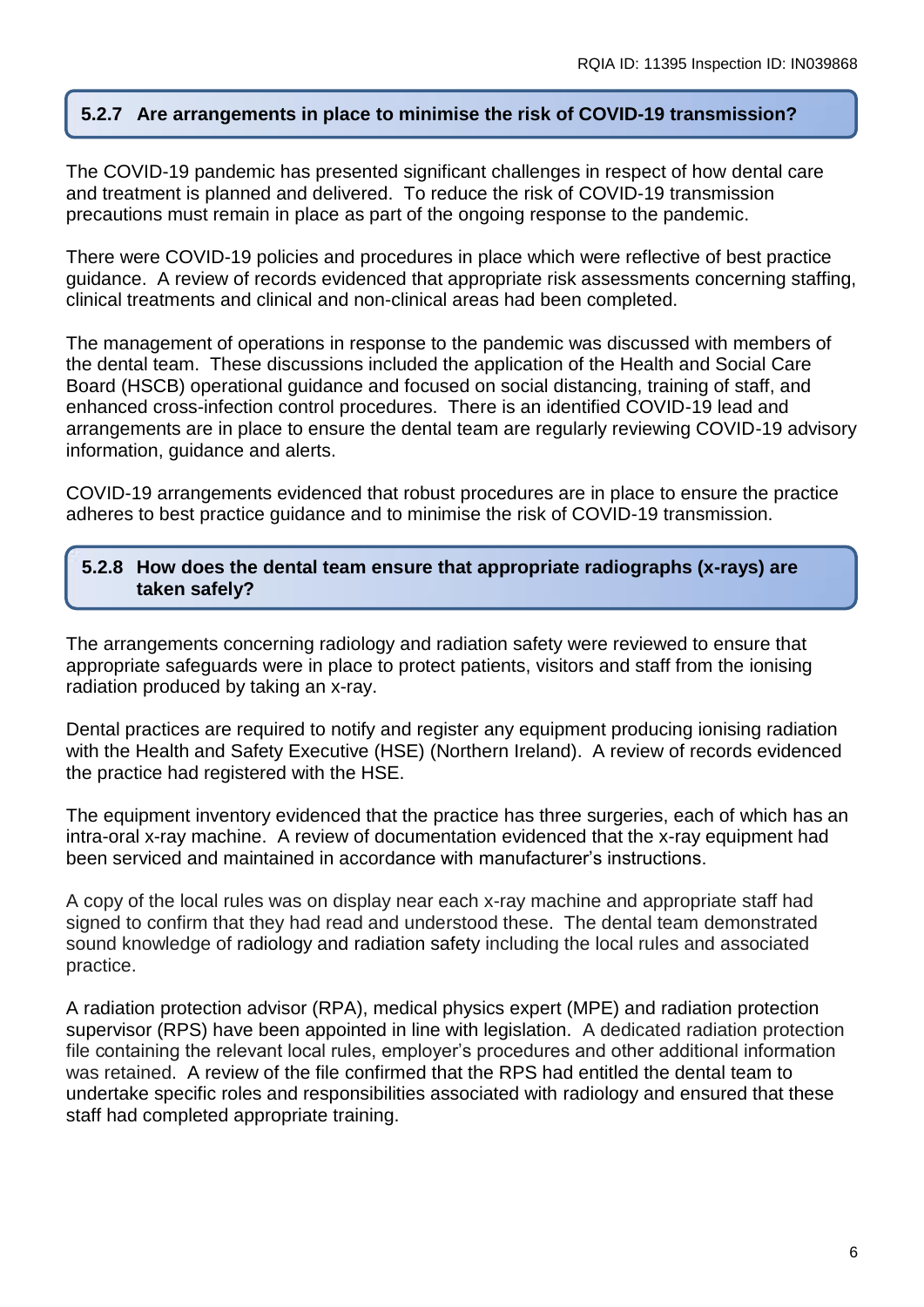The RPS oversees radiation safety within the practice and regularly reviews the radiation protection file to ensure that it is accurate and up to date.

The appointed RPA must undertake a critical examination and acceptance test of all new x-ray equipment; thereafter the RPA must complete a quality assurance test every three years as specified within the legislation. The most recent report generated by the RPA in February 2022 evidenced that the x-ray equipment had been examined and any recommendations made had been actioned. The practice manager confirmed that no new x-ray equipment has been installed since the most recent RPA report.

Quality assurance systems and processes were in place to ensure that all matters relating to xrays reflect legislation and best practice guidance. It was evidenced that all measures are taken to optimise radiation dose exposure. This included the use of rectangular collimation, x-ray audits and digital x-ray processing.

The radiology and radiation safety arrangements evidenced that robust procedures are in place to ensure that appropriate x-rays are taken safely.

## **5.2.9 How does a registered provider who is not in day to day management of the practice assure themselves of the quality of the services provided?**

Where the business entity operating a dental practice is a corporate body or partnership or an individual owner who is not in day to day management of the practice, unannounced quality monitoring visits by the registered provider must be undertaken and documented every six months; as required by Regulation 26 of The Independent Health Care Regulations (Northern Ireland) 2005.

As discussed in section 1.0 Blueapple Dental Care part of Bupa, is operated by Bupa Dental Care. Ms Doyle is the responsible individual for Bupa Dental Care and she nominates a senior member of staff to undertake the unannounced quality monitoring visits for the practice. The most recent unannounced quality monitoring visit report was dated January 2022.

The practice manager stated that should these unannounced visits identify issues an action plan is developed to address any deficits; including timescales and persons responsible for completing the actions. The practice manager also confirmed that these reports are reviewed by Ms Doyle, Responsible Individual and made available for patients, their representatives, staff, RQIA and any other interested parties to read.

## **5.2.10 Are complaints being effectively managed?**

The arrangements for the management of complaints were reviewed to ensure that complaints were being managed in keeping with legislation and best practice guidance.

The complaints policy and procedure provided clear instructions for patients and staff to follow. Patients and/or their representatives were made aware of how to make a complaint by way of the patient's guide and information on display in the practice.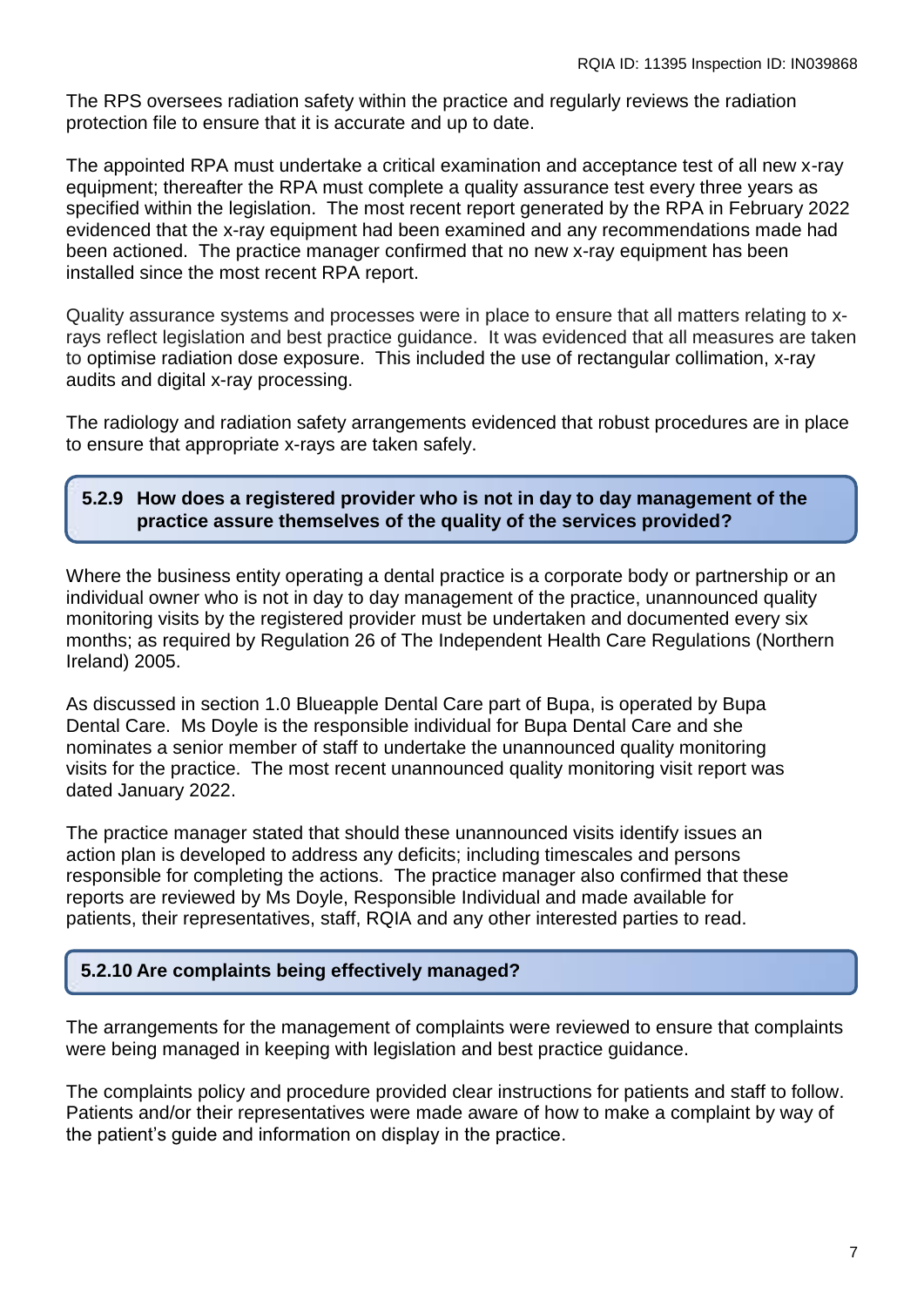Arrangements were in place to record any complaint received in a complaints register and retain all relevant records including details of any investigation undertaken, all communication with complainants, the outcome of the complaint and the complainant's level of satisfaction.

The practice manager confirmed that no complaints had been received since the previous inspection.

The dental team were knowledgeable on how to deal with and respond to complaints in keeping with practice policy and procedure. Arrangements were in place to share information with the dental team about complaints, including any learning outcomes, and also compliments received.

Complaints were being managed effectively in accordance with legislation and best practice guidance.

## **5.3 Does the dental team have suitable arrangements in place to record equality data?**

The arrangements in place in relation to the equality of opportunity for patients and the importance of staff being aware of equality legislation and recognising and responding to the diverse needs of patients was discussed with the practice manager.

Discussion and review of information evidenced that the equality data collected was managed in line with best practice.

|--|

|                                       | <b>Regulations</b> | <b>Standards</b> |
|---------------------------------------|--------------------|------------------|
| Total number of Areas for Improvement |                    |                  |

This inspection resulted in no areas for improvement being identified. Findings of the inspection were discussed with Ms Briony Watling, the Applicant Registered Manager, as part of the inspection process and can be found in the main body of the report.